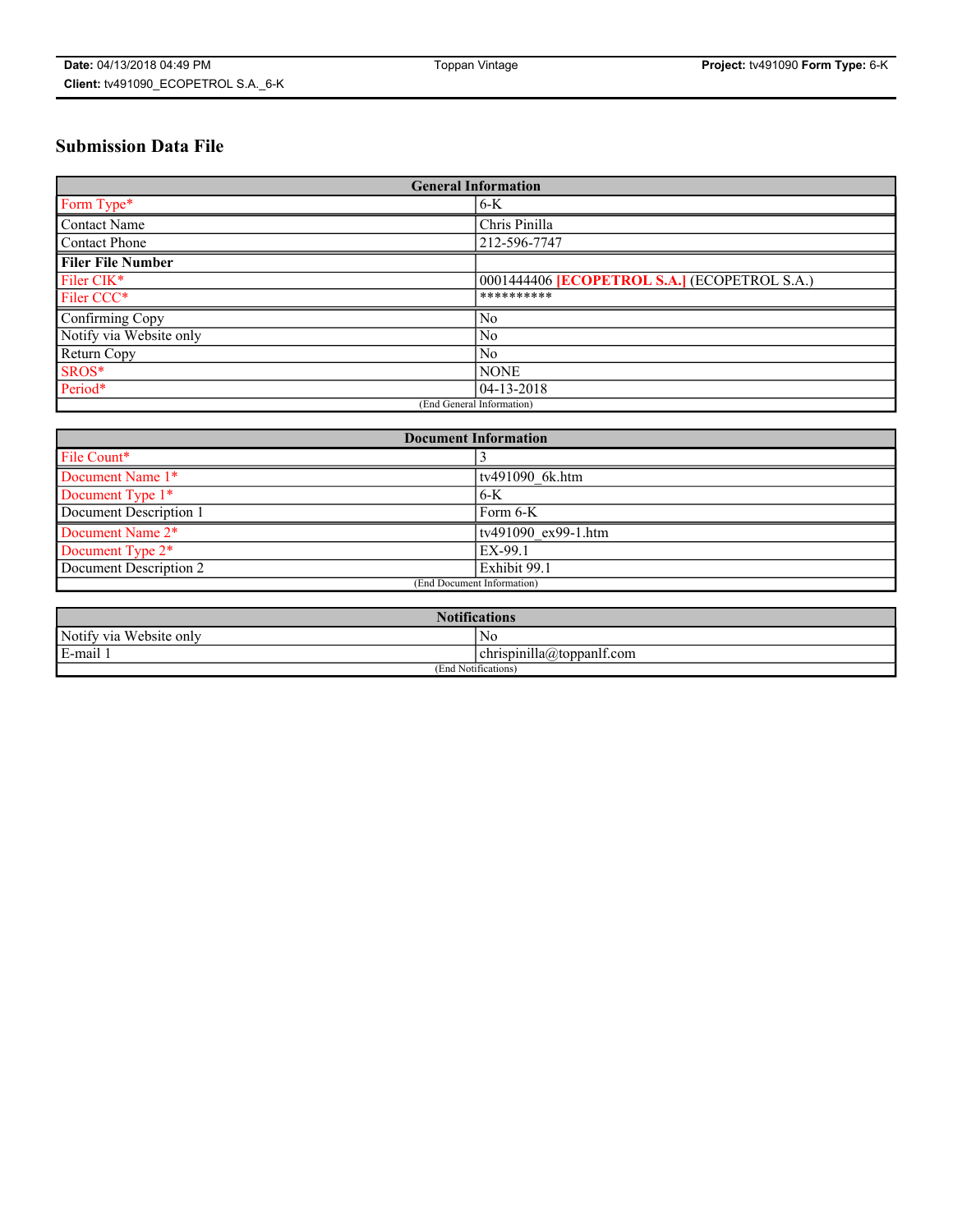### **UNITED STATES SECURITIES AND EXCHANGE COMMISSION Washington, D.C. 20549**

### **FORM 6-K**

### **REPORT OF FOREIGN PRIVATE ISSUER PURSUANT TO RULE 13a-16 OR 15d-16 UNDER THE SECURITIES EXCHANGE ACT OF 1934**

For the month of April, 2018 Commission File Number 001-34175

## ECOPETROL S.A.

(Exact name of registrant as specified in its charter)

N.A.

(Translation of registrant's name into English)

COLOMBIA

(Jurisdiction of incorporation or organization)

Carrera 13 No. 36 – 24 BOGOTA D.C. – COLOMBIA

(Address of principal executive offices)

Indicate by check mark whether the registrant files or will file annual reports under cover of Form 20-F or Form 40-F.

Form 20-F  $\boxtimes$  Form 40-F  $\Box$ 

Indicate by check mark if the registrant is submitting the Form 6-K in paper as permitted by Regulation S-T Rule 101(b)(1)

 $Yes \Box$  No  $\boxtimes$ 

Indicate by check mark if the registrant is submitting the Form 6-K in paper as permitted by Regulation S-T Rule 101(b)(7)

 $Yes \Box$  No  $\boxtimes$ 

Indicate by check mark whether the registrant by furnishing the information contained in this form is also thereby furnishing the information to the Commission pursuant to Rule 12g3-2(b) under the Securities Exchange Act of 1934.

 $Yes \Box$  No  $\boxtimes$ 

If "Yes" is marked, indicate below the file number assigned to the registrant in connection with Rule 12g3-2(b): 82-  $N/A$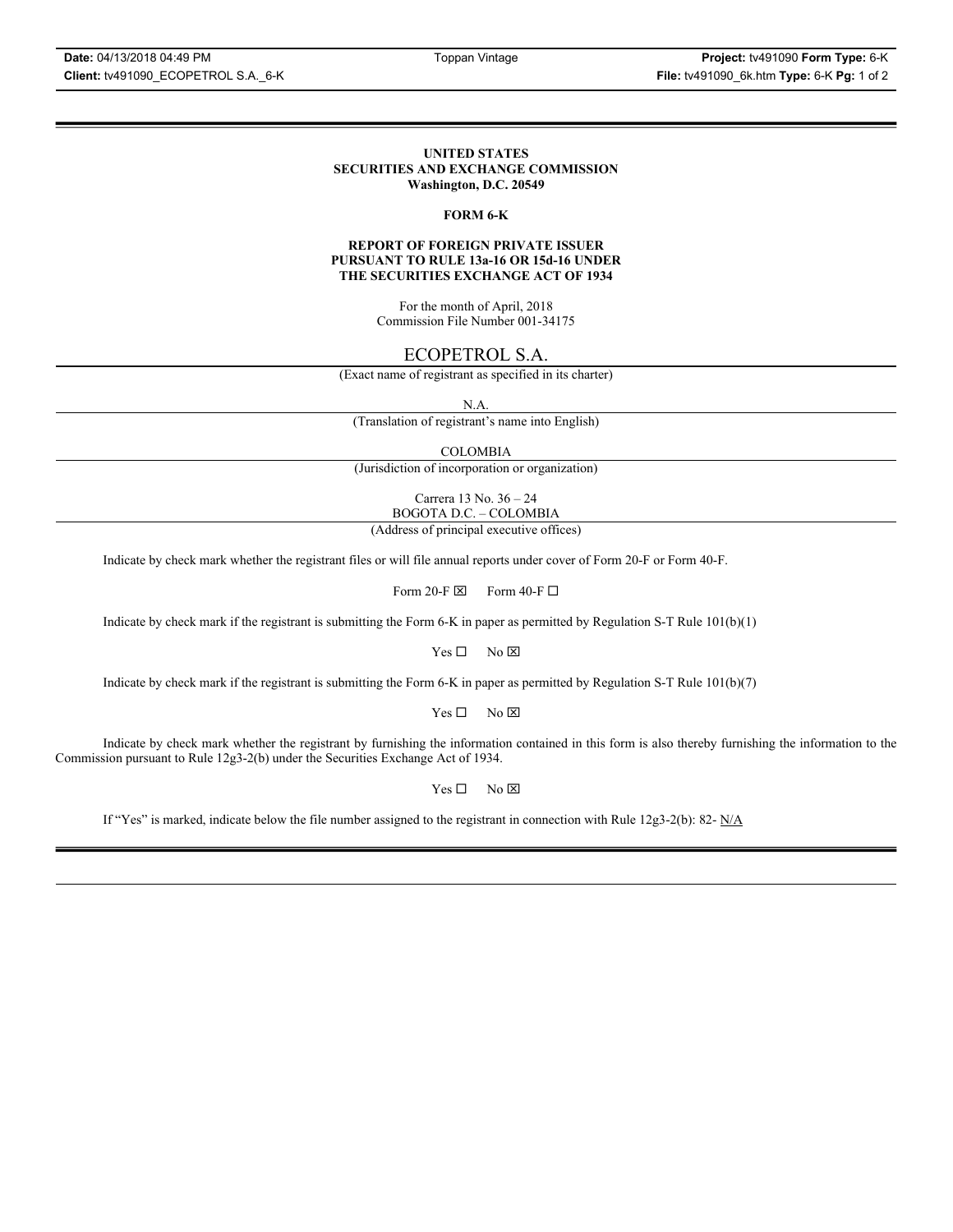### **SIGNATURES**

Pursuant to the requirements of the Securities Exchange Act of 1934, the registrant has duly caused this report to be signed on its behalf by the undersigned, thereunto duly authorized.

Ecopetrol S.A.

By: /s/ María Fernanda Suárez

Name: María Fernanda Suárez Title: Chief Financial Officer

Date: April 13, 2018